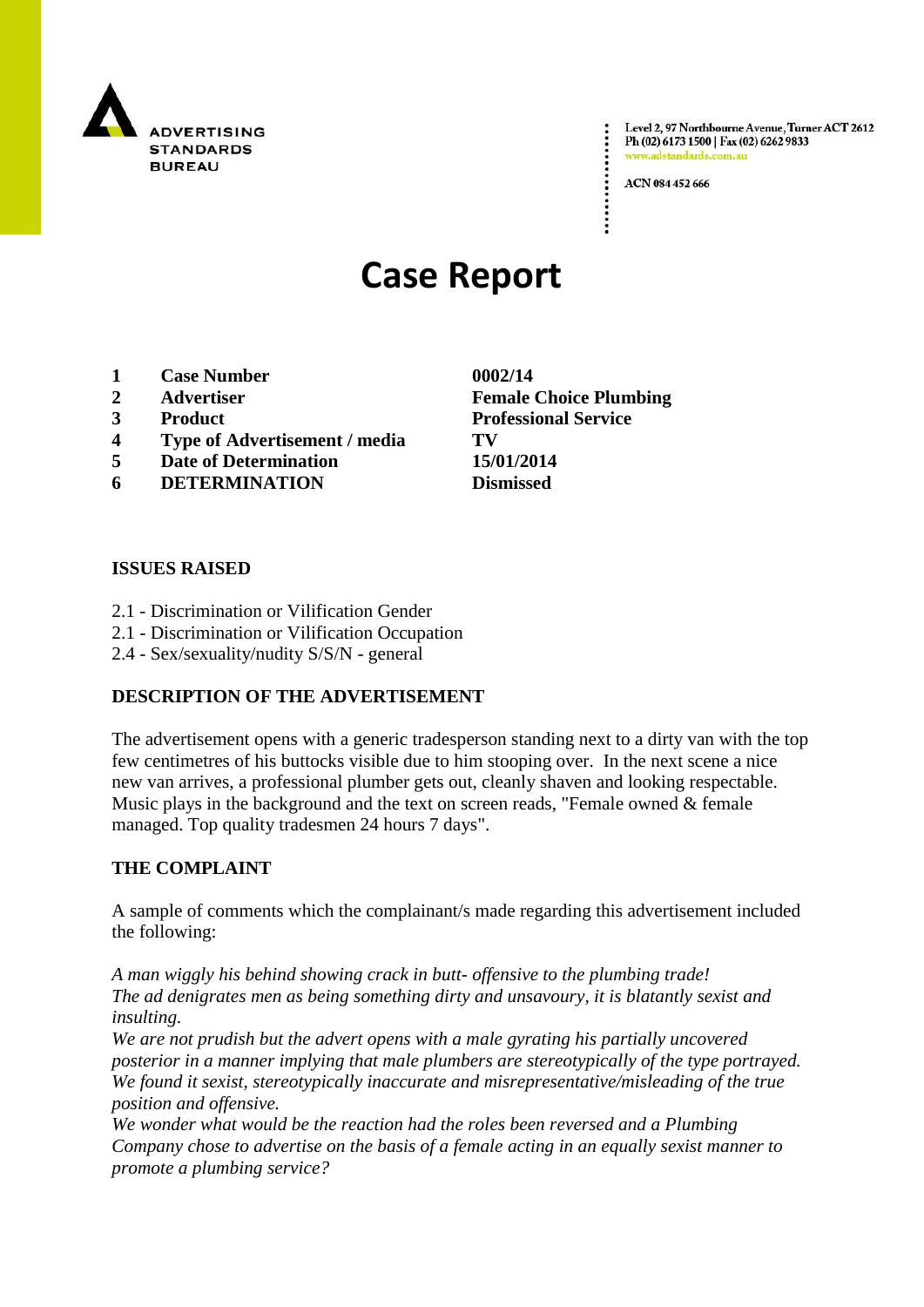*Please spare us all from having to endure such inane material.*

## **THE ADVERTISER'S RESPONSE**

Comments which the advertiser made in response to the complainant/s regarding this advertisement include the following:

*Responses to Female Choice Plumbing TVC complaint (issues raised) Issue: # 1.*

*"Male gyrating with his partially uncovered posterior in a manner implying that male plumbers are stereotypically of the type portrayed"*

*Response:*

*The casting of a generic tradesperson in the opening eight seconds, who does not regard "professional or pristine presentation as an essential attribute of conducting business" was chosen over say, a character of superior dynamics or portraying a professional marketed alternative. This would be aligned to casting say a mechanic who would be dressed in greasy overalls, face and hands amongst an untidy garage in comparison to a typical franchise or pristine workshop. Our unprofessional tradesperson is seen slow dancing side to side (rather than gyrating) to the inference of music being played within his van and is identified as working in the plumbing industry by the bogus company name "The Plumber" on the side of his dirty van. The top six centimetres of his posterior can be seen due to his stooped nature within the van and also reinforces the carelessness and lack of presentation skills of the character.*

*Issue # 2.*

*"We found is sexist, stereotypically inaccurate and misrepresentative/misleading of the true position and offensive".*

*Response:*

*The casting of a male tradesperson was regarded as a true representation of gender representing this occupation. The communication was created for casting of a tradesman rather than a tradeswoman.*

*Issue # 3.*

*"We wonder what would be the reaction had the roles been reversed and a Plumbing Company chose to advertise on the basis of a female acting in an equally sexist manner to promote a plumbing service".*

*Response:*

*Without prejudice, the complainant states "we wonder" which translates to a "desire to know" "feeling of curiosity" or "self questioning", and we regard the issue being more of a hypothetical statement, hence we are not in a position to further respond to this issue*

### **THE DETERMINATION**

The Advertising Standards Board ("Board") considered whether this advertisement breaches Section 2 of the Advertiser Code of Ethics (the "Code").

The Board noted the complainants' concerns the advertisement is sexist and insulting to men and to plumbers in its depiction of a male plumber with part of his buttocks exposed.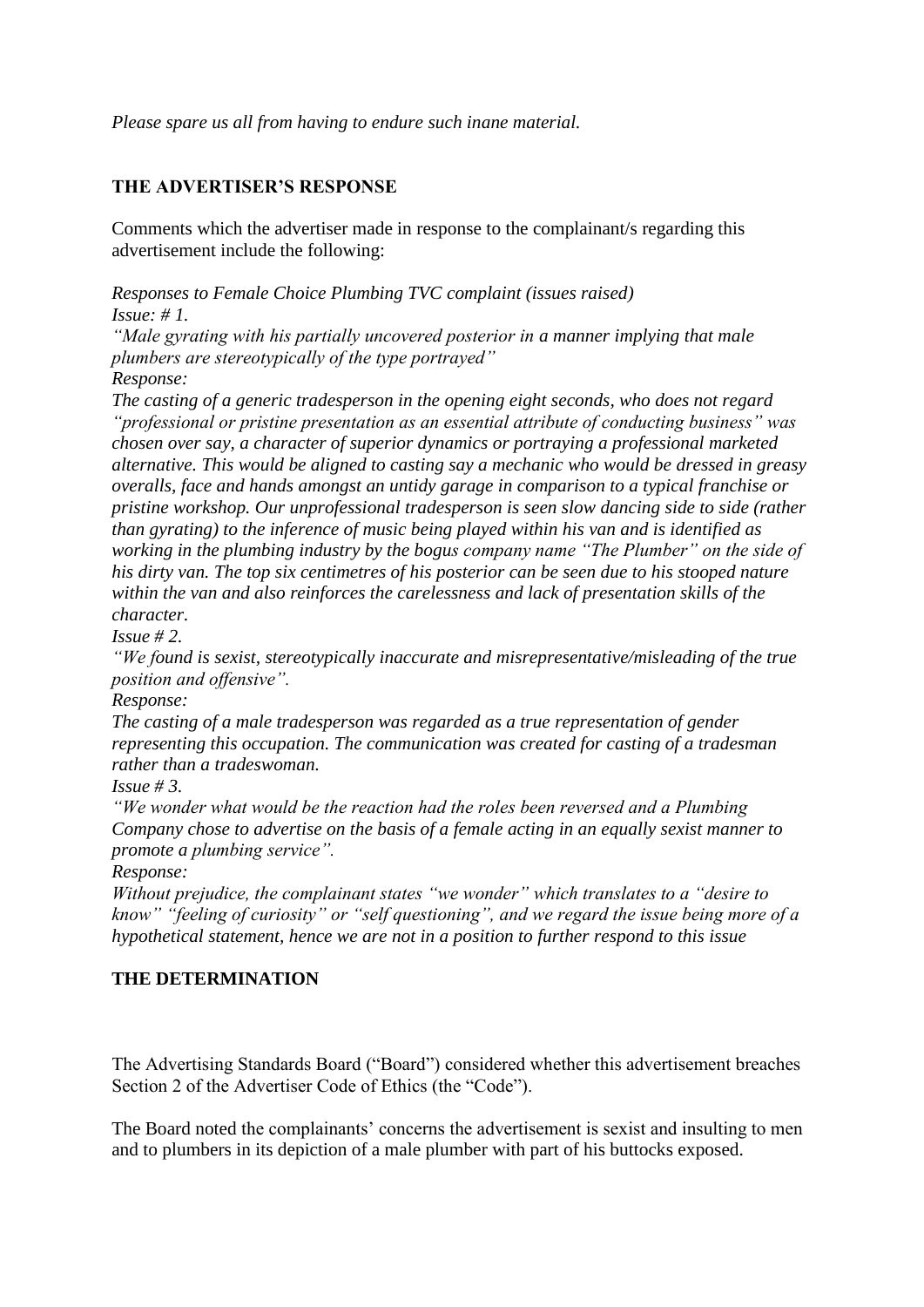The Board viewed the advertisement and noted the advertiser's response.

The Board considered whether the advertisement complied with Section 2.1 of the Code which requires that 'advertisements shall not portray or depict material in a way which discriminates against or vilifies a person or section of the community on account of race, ethnicity, nationality, gender, age, sexual preference, religion, disability, mental illness or political belief.'

The Board noted that the advertisement features a tradesman wiggling his hips in time to music whilst reaching in to his van.

The Board noted the complainants' concerns that it is sexist to depict a tradesman in this manner.

The Board noted it had previously dismissed a similar complaint in case 0038/13 where it noted, "…when one of the unprofessional removalists bends down the woman looks horrified at the low level of one man's pants which exposes the top of his bottom. The Board noted the complainant's concerns that the woman's disgust is directed at the men because they are overweight and considered that the most likely interpretation is that the woman is not impressed with the unprofessional appearance and abilities of the removalists…"

The Board noted that in this instance the tradesman is depicted on his own and that a comparison is then made with a smarter dressed tradesman. The Board considered that the most likely interpretation of the advertisement is that consumers would prefer to choose a professional appearing tradesman and that the use of the tradesman wiggling his hips and exposing part of his bottom is intended to convey his personal professional standards and not the professional standards of all tradesmen.

The Board noted the advertiser's response that a male tradesman was used as men are more likely than women to be in the plumbing trade and considered that the advertisement is not suggesting that all plumbers or all men would behave or present themselves in the same manner as the man in the advertisement.

The Board noted the complainant's concerns about the reaction to the advertisement if the roles had been reversed and a female plumber had been used. The Board considered that its role is to consider each advertisement on its own merit and that addressing hypothetical alternatives is not part of their role.

The Board noted that the overall tone and theme of the advertisement is intended to be lighthearted and humorous and considered that the advertisement did not depict material that discriminated against or vilified any person or section of the community.

The Board determined that the advertisement did not breach Section 2.1 of the Code.

The Board considered whether the advertisement was in breach of Section 2.4 of the Code. Section 2.4 of the Code states: "Advertising or Marketing Communications shall treat sex, sexuality and nudity with sensitivity to the relevant audience".

The Board noted that the top part of the dancing tradesman's bottom is visible above his pants and considered that the level of nudity is mild and not inappropriate.